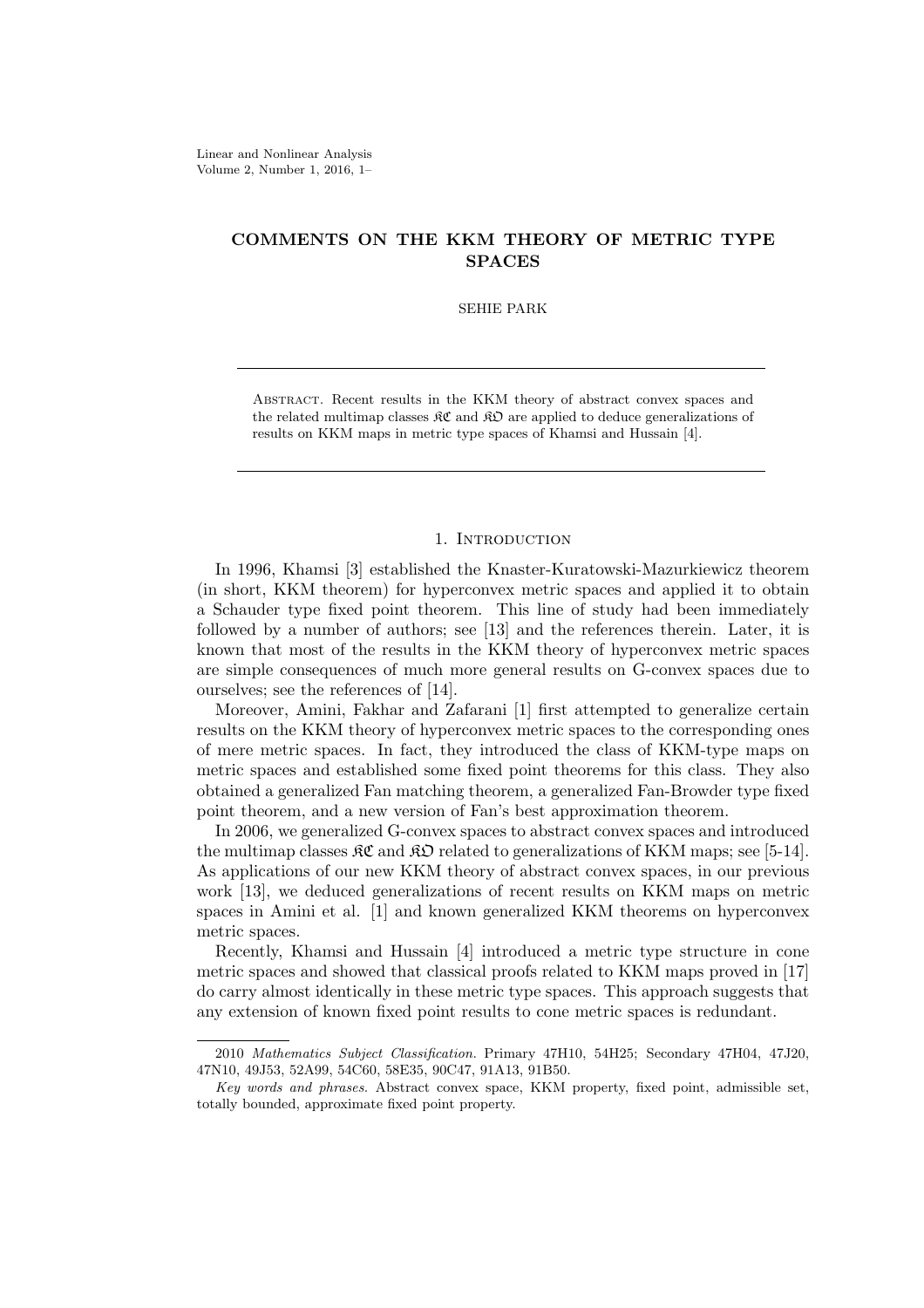### 2 SEHIE PARK

We found that there are some similar results in  $[4]$  and  $[13]$ . Our principal aim in this article is to obtain generalized results unifying the corresponding ones in [4] and [13].

Section 2 is a preliminary for our abstract convex spaces and the map classes  $\mathcal{RC}$  and  $\mathcal{RD}$ . In Section 3, we give a more general concept than metric type spaces introduced by Khamsi and Hussain [4]. Section 4 is the main section of this article devoting to fixed points and matching theorems which are unified generalizations of results in [4] and [13].

## 2. ABSTRACT CONVEX SPACES AND THE MAP CLASSES RC AND RO

For sets *X* and *Y*, a multimap (or simply a map)  $F : X \to Y$  is a function  $F: X \to 2^Y$  to the power set of *Y*.

For the concepts on our abstract convex spaces, KKM spaces and the KKM classes  $\mathfrak{K}C$ ,  $\mathfrak{K}D$ , we follow [10-12, 14] with some modifications and the references therein:

**Definition 2.1.** Let *E* be a topological space, *D* a nonempty set,  $\langle D \rangle$  the set of all nonempty finite subsets of *D*, and  $\Gamma$  :  $\langle D \rangle \rightarrow E$  a multimap with nonempty values  $\Gamma_A := \Gamma(A)$  for  $A \in \langle D \rangle$ . The triple  $(E, D; \Gamma)$  is called an *abstract convex space* (simply, ACS) whenever the  $\Gamma$ -*convex hull* of any  $D' \subset D$  is denoted and defined by

$$
\mathrm{co}_{\Gamma} D' := \bigcup \{ \Gamma_A \mid A \in \langle D' \rangle \} \subset E.
$$

A subset *X* of *E* is called a  $\Gamma$ -*convex subset* of  $(E, D; \Gamma)$  relative to some  $D' \subset D$ if for any  $N \in \langle D' \rangle$ , we have  $\Gamma_N \subset X$ , that is,  $\text{co}_{\Gamma} D' \subset X$ .

When  $D \subset E$ , a subset X of E is said to be  $\Gamma$ -*convex* if  $\text{co}_{\Gamma}(X \cap D) \subset X$ ; in other words, *X* is  $\Gamma$ -convex relative to  $D' := X \cap D$ . In case  $E = D$ , let  $(E; \Gamma) := (E, E; \Gamma)$ .

**Remark.** Recently the present author was informed that the triple  $(E, D; \Gamma)$  was called Γ-convex spaces by Zafarani [18] in 2004.

**Definition 2.2.** Let  $(E, D; \Gamma)$  be an ACS and Z a topological space. For a multimap  $F: E \to Z$  with nonempty values, if a multimap  $G: D \to Z$  satisfies

$$
F(\Gamma_A) \subset G(A) := \bigcup_{y \in A} G(y) \quad \text{for all } A \in \langle D \rangle,
$$

then *G* is called a *KKM map* with respect to *F*. A *KKM map*  $G : D \multimap E$  is a KKM map with respect to the identity map 1*E*.

A multimap  $F: E \to Z$  is called a  $\Re\mathfrak{C}$ -map [resp. a  $\Re\mathfrak{O}$ -map] if, for any closedvalued [resp. open-valued] KKM map  $G: D \to Z$  with respect to  $F$ , the family  ${G(y)}_{y\in D}$  has the finite intersection property. In this case, we denote  $F \in \mathcal{RC}(E, Z)$  $[resp. \ \overline{F} \in \mathfrak{KO}(E,Z)].$ 

**Definition 2.3.** The *partial KKM principle* for an ACS (*E, D*; Γ) is the statement  $1<sub>E</sub> ∈ R\mathfrak{C}(E, E)$ ; that is, for any closed-valued KKM map *G* : *D* → *E*, the family  ${G(y)}_{y \in D}$  has the finite intersection property. The *KKM principle* is the statement  $1<sub>E</sub> ∈ R\mathfrak{C}(E, E) ∩ R\mathfrak{O}(E, E);$  that is, the same property also holds for any open-valued KKM map.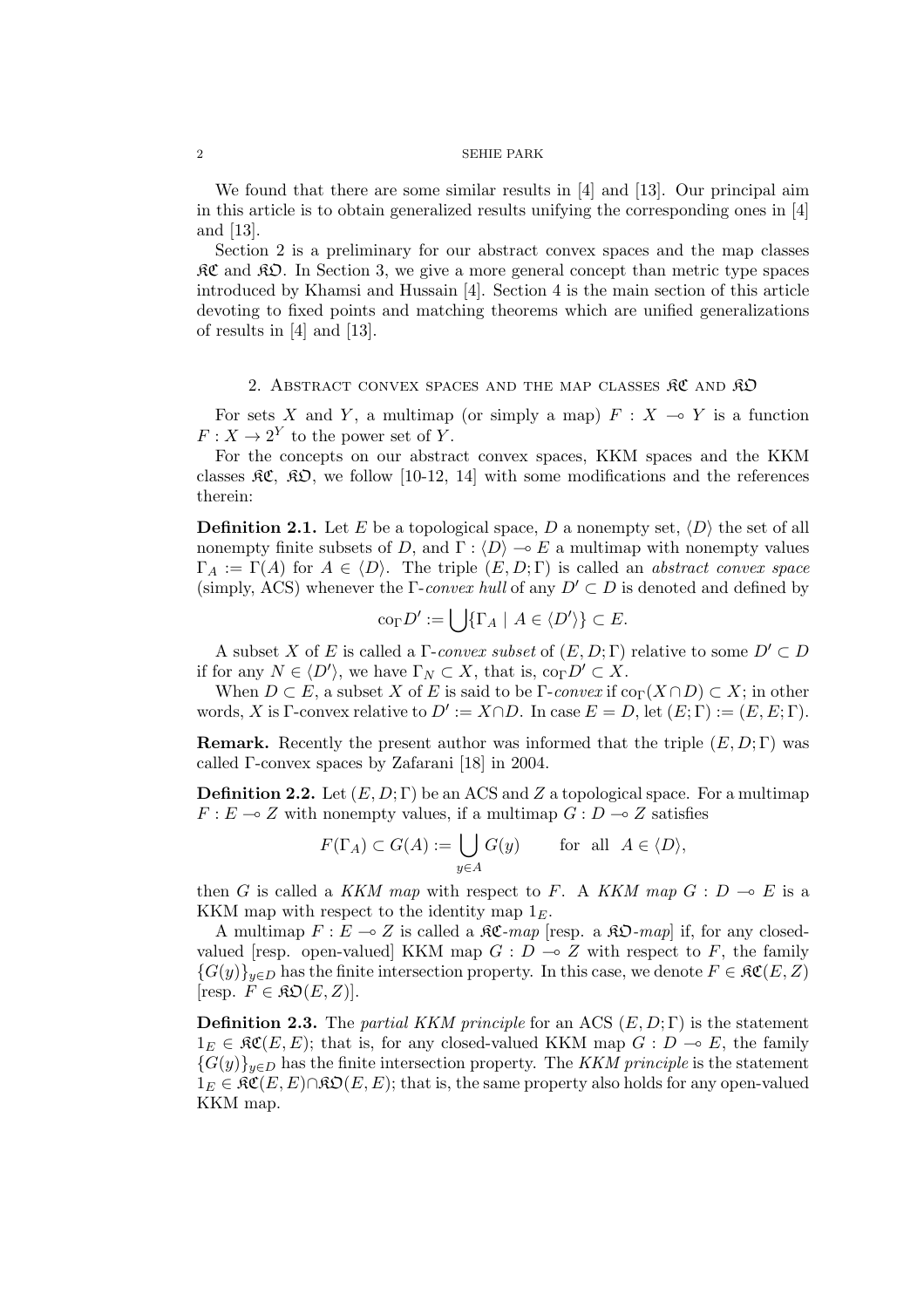An ACS is called a (*partial*) *KKM space* if it satisfies the (partial) KKM principle, resp.

From the partial KKM principle we have a whole intersection property of the Fan type. The following is given in [15, 16]:

**Theorem 2.4.** Let  $(E, D; \Gamma)$  be a partial KKM space and  $G: D \to E$  a map such *that*

(1)  $\overline{G}$  *is a KKM map* [*that is,*  $\Gamma_A \subset \overline{G}(A)$  *for all*  $A \in \langle D \rangle$ ]*; and* 

(2) *there exists a nonempty compact subset K of E such that either*

(i)  $\bigcap_{z \in M} \overline{G(z)} \subset K$  *for some*  $M \in \langle D \rangle$ *; or* 

(ii) *for each*  $N \in \langle D \rangle$ *, there exists a compact*  $\Gamma$ *-convex subset*  $L_N$  *of*  $E$  *relative to some*  $D' ⊂ D$  *such that*  $N ⊂ D'$  *and* 

$$
\overline{L_N} \cap \bigcap_{z \in D'} \overline{G(z)} \subset K.
$$

*Then we have*  $K \cap \bigcap_{z \in D} \overline{G(z)} \neq \emptyset$ *.* 

The following coincidence theorem is given in [13].

**Theorem 2.5.** Let  $(E, D; \Gamma)$  be an ACS, Y a topological space,  $S: D \to Y$ , T: *E* → *Y maps, and*  $F \in \mathfrak{RO}(E, Y)$  [*resp.*  $F \in \mathfrak{RC}(E, Y)$ ]*. Suppose that* 

(1) *S is open-valued* [*resp. closed-valued*]*;*

 $(2)$  *for each*  $y \in F(E)$ ,  $\operatorname{co}_{\Gamma} S^{-}(y) \subset T^{-}(y)$ *; and* 

 $(S)$   $F(E) \subset S(N)$  *for some*  $N \in \langle D \rangle$ *.* 

*Then there exists an*  $\bar{x} \in E$  *such that*  $F(\bar{x}) \cap T(\bar{x}) \neq \emptyset$ *.* 

From Theorem 2.5, we obtained the following Ky Fan type matching theorem in  $|13|$ :

**Theorem 2.6.** *Let*  $(E, D; \Gamma)$  *be an ACS,*  $Y$  *a topological space,*  $S: D \to Y$ *, and*  $F \in \mathfrak{RO}(E, Y)$  [*resp.*  $F \in \mathfrak{RC}(E, Y)$ ] *satisfying* 

(1) *S is open-valued* [*resp. closed-valued*]*;*

(3)  $F(E) \subset S(N)$  *for some*  $N \in \langle D \rangle$ *.* 

*Then there exists an*  $M \in \langle D \rangle$  *such that*  $F(\Gamma_M) \cap \bigcap \{S(x) \mid x \in M\} \neq \emptyset$ .

The following type of ACSs is due to ourselves [9-11]:

**Definition 2.7.** A *generalized convex space* or a G-*convex space* (*X, D*; Γ) consists of a topological space *X*, a nonempty set *D*, and a multimap  $\Gamma : \langle D \rangle \to X$  such that for each  $A \in \langle D \rangle$  with the cardinality  $|A| = n + 1$ , there exists a continuous function  $\phi_A : \Delta_n \to \Gamma(A)$  such that  $J \in \langle A \rangle$  implies  $\phi_A(\Delta_J) \subset \Gamma(J)$ .

## 3. KKM maps in metric type spaces

We give a more general concept than metric spaces introduced by Khamsi and Hussain [4] as follows:

**Definition 3.1.** Let *M* be a set. Let  $\delta : M \times M \to [0, \infty)$  be a function which satisfies

(1)  $\delta(x, y) = 0$  if and only if  $x = y$ ;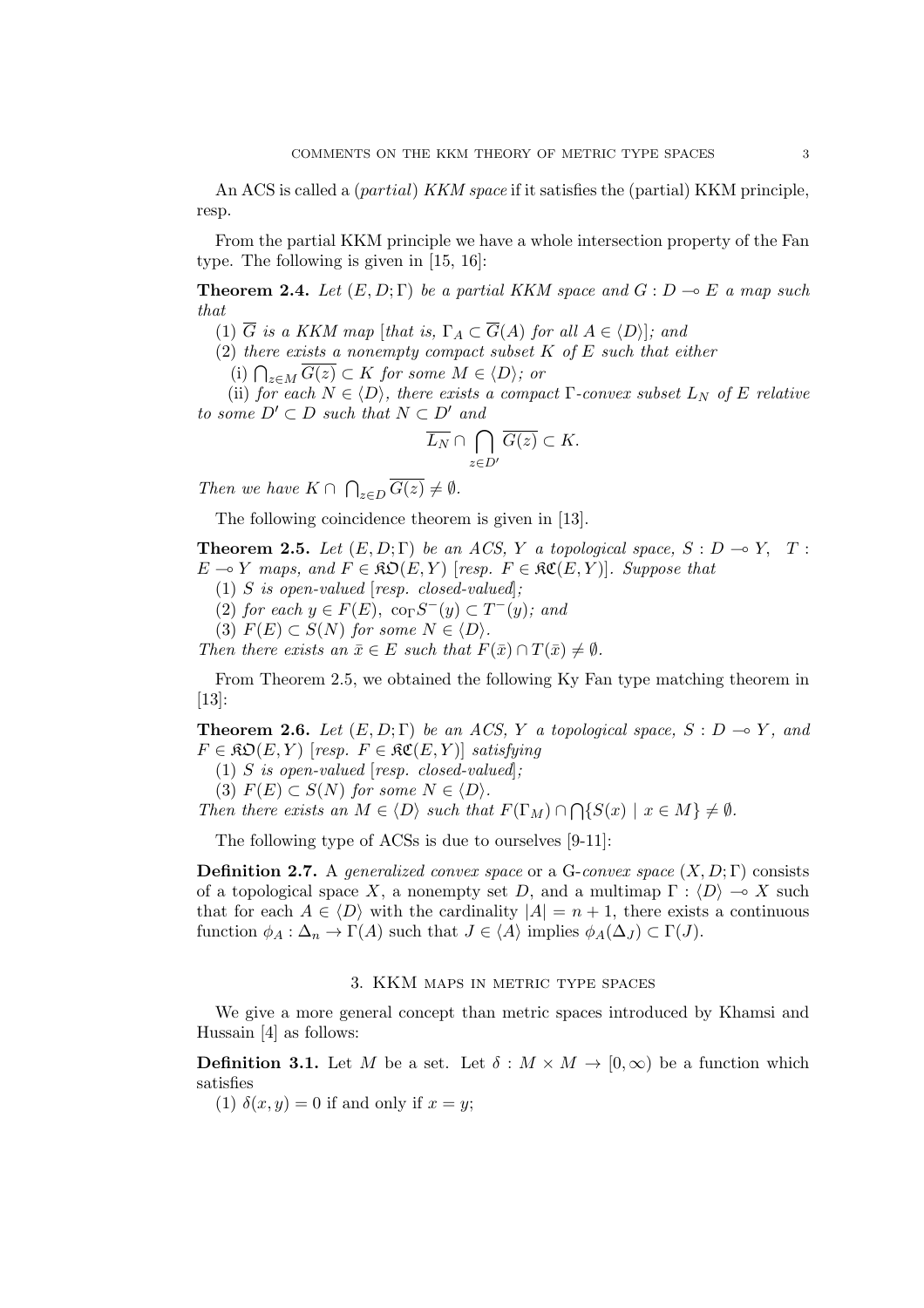#### 4 SEHIE PARK

 $(2)$   $\delta(x, y) = \delta(y, x)$  for any  $x, y \in M$ ;

(3)  $\delta(x, y) \leq k(\delta(x, z) + \delta(z, y))$  for any points  $x, y, z \in M$ , for some constant  $k > 0$ .

Then the pair  $(M, \delta)$  is called a *metric type space*.

In [4], examples of metric type spaces are given and, for metric type spaces, the concepts of convergence, completeness, openness, closedness, closure, topology, compactness, totally boundedness, and others are defined as usual. Moreover, the following are defined in [4]:

Let *A* be a nonempty bounded subset of a metric type space  $(M, \delta)$ . Then we define as follows:

(i)  $BI(A) = ad(A) := \bigcap \{ B \subset M \mid B \text{ is a closed ball in } M \text{ such that } A \subset B \}.$ 

(ii)  $\mathcal{A}(M) := \{A \subset M \mid A = \text{ad}(A)\}\$ , i.e.,  $A \in \mathcal{A}(M)$  iff *A* is an intersection of closed balls. In this case we will say *A* is an *admissible* subset of *M*.

*A* is called *subadmissible*, if for each  $N \in \langle A \rangle$ , ad $(N) \subset A$ . Obviously, if *A* is an admissible subset of *M*, then *A* must be subadmissible.

For an  $x \in M$  and  $\varepsilon > 0$ , let

$$
B(x,\varepsilon) := \{ y \in M \mid \delta(x,y) \le \varepsilon \} \text{ and } N(x,\varepsilon) := \{ y \in M \mid \delta(x,y) < \varepsilon \}.
$$

*It is amazing that, in metric type spaces, when we do not know whether open balls are open and closed balls are closed; see* [4].

Here, we need the following extra requirement:

(\*)  $\overline{N(x,\varepsilon)} \subset B(x,\varepsilon)$  for all  $x \in M$  and  $\varepsilon > 0$ .

This condition holds for any metric spaces.

We introduce new definitions:

**Definition 3.2.** An ACS  $(M, D; \Gamma)$  is called simply a *metric type space* if  $(M, \delta)$  is a metric type space,  $D \subset M$  is a nonempty subset, and  $\Gamma : \langle D \rangle \to \mathcal{A}(M)$  is a map such that  $\Gamma_A := \text{BI}(A) \in \mathcal{A}(M)$  for each  $A \in \langle D \rangle$ . A map  $G : D \to M$  is a KKM map if  $\Gamma_A \subset G(A)$  for each  $A \in \langle D \rangle$ .

A Γ-convex subset of  $(M \supset D; \Gamma)$  is said to be *subadmissible*.

**Remark.** 1. For a metric space  $M$ ,  $(M \supset D; \Gamma)$  is given in [3], where  $\Gamma_A := \text{ad}(A)$ . This is a metric type space.

2. Let *M* be a metric space and *D* a nonempty set. For each  $A := \{a_0, a_1, \ldots, a_n\} \in$  $\langle D \rangle$ , choose a subset  $B := \{x_0, x_1, \ldots, x_n\} \in \langle M \rangle$  and define  $\Gamma_A := \text{ad}(B)$ . Then  $(M, D; \Gamma)$  is not a metric type space. For this space, the so-called generalized *gKKM* mapping in [2] is not a KKM map.

## 4. Fixed point and matching theorems

Let *X* be a nonempty subset of a metric type space  $(M, \delta)$ . A map  $F : X \to M$ is said to have the *almost fixed point property* (simply, a.f.p.p.) if for any  $\varepsilon > 0$ , there exists an  $x_{\varepsilon} \in X$  such that  $F(x_{\varepsilon}) \cap B(x_{\varepsilon}, \varepsilon) \neq \emptyset$ .

In the following, we show that some results on metric spaces in [13] can be extended to metric type spaces.

The following is an almost fixed point property of the  $\mathcal{RC}\text{-maps}$ .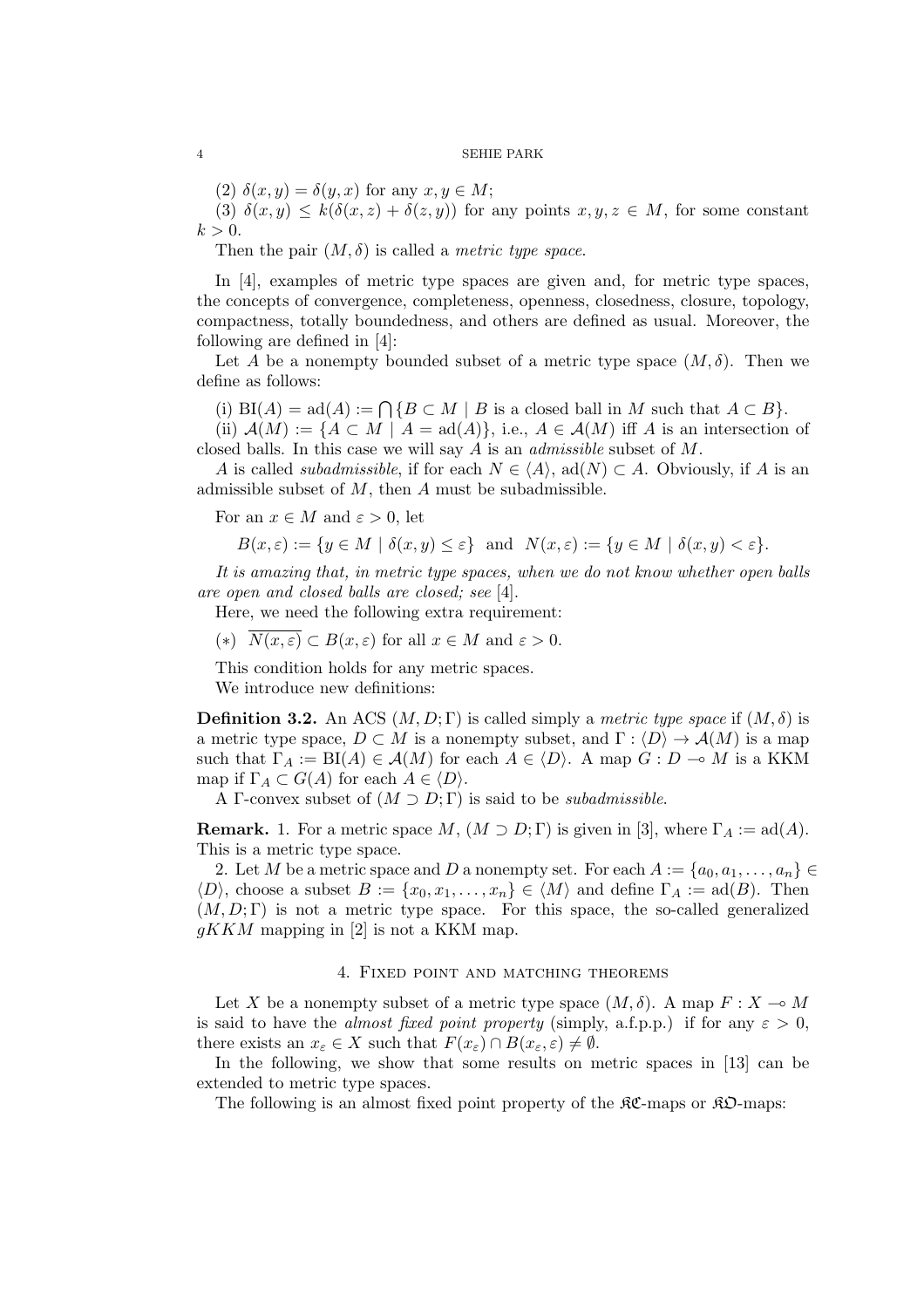**Theorem 4.1.** Let  $(M \supset D; \Gamma)$  be a metric type space and X a  $\Gamma$ -convex subset of *M* such that  $X \cap D$  is dense in X. Suppose that  $F \in \mathfrak{RC}(X,X)$  [*resp.*  $F \in \mathfrak{RD}(X,X)$ ] *with the condition*  $(*)$  *such that*  $F(X)$  *is totally bounded. Then F has the a.f.p.p.* 

*Proof.* Let  $Y := F(X)$ . Then, for each  $\varepsilon > 0$ , there exists a finite subset A of *X* ∩ *D* such that *Y* ⊂ ∪<sub>*x*∈*A*</sub> Int *N*(*x, ε*) ⊂ ∪<sub>*x*∈*A*</sub> Int *N*(*x, ε*). Let us define a map *G* :  $X$  ⊸  $Y$  by

$$
G(x) := Y \setminus \text{Int } N(x, \varepsilon) \quad [\text{resp.} \ \ G(x) := Y \setminus \overline{\text{Int } N(x, \varepsilon)}] \text{ for } x \in X.
$$

Then each  $G(x)$  is closed [resp. open] and  $\bigcap_{x \in A} G(x) = \emptyset$ . Hence *G* is not a KKM map with respect to  $F \in \mathfrak{RC}(X,Y)$  [resp.  $F \in \mathfrak{RO}(X,Y)$ ]; that is, there exists a set  $B = \{x_0, x_1, \ldots, x_m\} \in \langle X \cap D \rangle$  such that  $F(\Gamma_B) \nsubseteq G(B)$ . Therefore, there exists an  $x_{\varepsilon} \in F(\Gamma_B)$  such that  $x_{\varepsilon} \notin G(B)$ ; that is,  $x_{\varepsilon} \in \text{Int } N(x_i, \varepsilon) \subset$  $B(x_i, \varepsilon)$  [resp.  $x_{\varepsilon} \in \text{Int } N(x_i, \varepsilon) \subset N(x_i, \varepsilon) \subset B(x_i, \varepsilon)$  by  $(*)$ ] for all  $i \in B$ . Hence  $x_i \in N(x_{\varepsilon}, \varepsilon)$  [resp.  $x_i \in B(x_{\varepsilon}, \varepsilon)$ ] for all  $i \in B$ . Therefore  $x_i \in B(x_{\varepsilon}, \varepsilon)$  for all  $i \in B$  and hence  $\Gamma_B = \text{BI}(B) \subset B(x_\varepsilon, \varepsilon)$ . Since  $x_\varepsilon \in F(\Gamma_B)$ ,  $x_\varepsilon \in F(x'_\varepsilon)$  for some  $x'_{\varepsilon} \in \Gamma_B = \text{BI}(B) \subset B(x_{\varepsilon}, \varepsilon)$  or equivalently  $x_{\varepsilon} \in \Gamma_B \subset B(x'_{\varepsilon}, \varepsilon)$ . Therefore,  $x_{\varepsilon} \in F(x'_{\varepsilon}) \cap B(x'_{\varepsilon}, \varepsilon) \neq \emptyset.$ 

Recalling that any metric type space is Hausdorff, from Theorem 4.1, it is routine to deduce the following fixed point theorem:

**Theorem 4.2.** Let  $(M \supset D; \Gamma)$  be a metric type space and X a  $\Gamma$ -convex sub*set of M such that*  $X \cap D$  *is dense in*  $X$ *. Then any compact closed map*  $F \in$  $R\mathfrak{C}(X,X)$  [*resp.*  $R\mathfrak{O}(X,X)$  *with the condition*  $(*)$ ] *has a fixed point.* 

**Example 4.3.** We give some known particular or similar cases of Theorem 4.1. Each case also has a corresponding form of Theorem 4.2.

1. [1, Theorem 2.1] Let (*M, d*) be a metric space and *X* a nonempty subadmissible subset of *M*. Suppose that  $F \in \mathcal{RC}(X,X)$  such that  $F(X)$  is totally bounded.

2. [15, Theorem 13] Let  $(M, \delta)$  be a cone metric space and X a nonempty subadmissible subset of *M*. Suppose  $F \in \mathcal{RC}(X,X)$  such that  $\overline{F(X)}$  is totally bounded.

3. [4, Theorem 4.1] Let  $(M, \delta)$  be a metric type space and X a nonempty subadmissible subset of *M*. Let  $F \in \mathfrak{RC}(X,X)$  such that  $F(X)$  is totally bounded.

4. [13, Theorem 4.1] Let  $(M \supset D; \Gamma)$  be a metric space and X a  $\Gamma$ -convex subset of *M* such that  $X \cap D$  is dense in *X*. Suppose that  $F \in \mathfrak{RC}(X,X)$  [resp.  $F \in \mathfrak{RO}(X,X)$  such that  $F(X)$  is totally bounded.

In [8], we had the following:

**Lemma 4.4.** *Let*  $(E, D; \Gamma)$  *be an ACS, Z, W two topological spaces,*  $F \in \mathcal{RC}(E, Z)$  $and f: Z \to W$  *a continuous function. Then*  $fF \in \mathfrak{RC}(E, W)$ *. This also holds for* KO *instead of* KC*.*

As a consequence of Theorem 4.2 and Lemma 4.4, we obtain a Schauder type fixed point theorem for metric type spaces: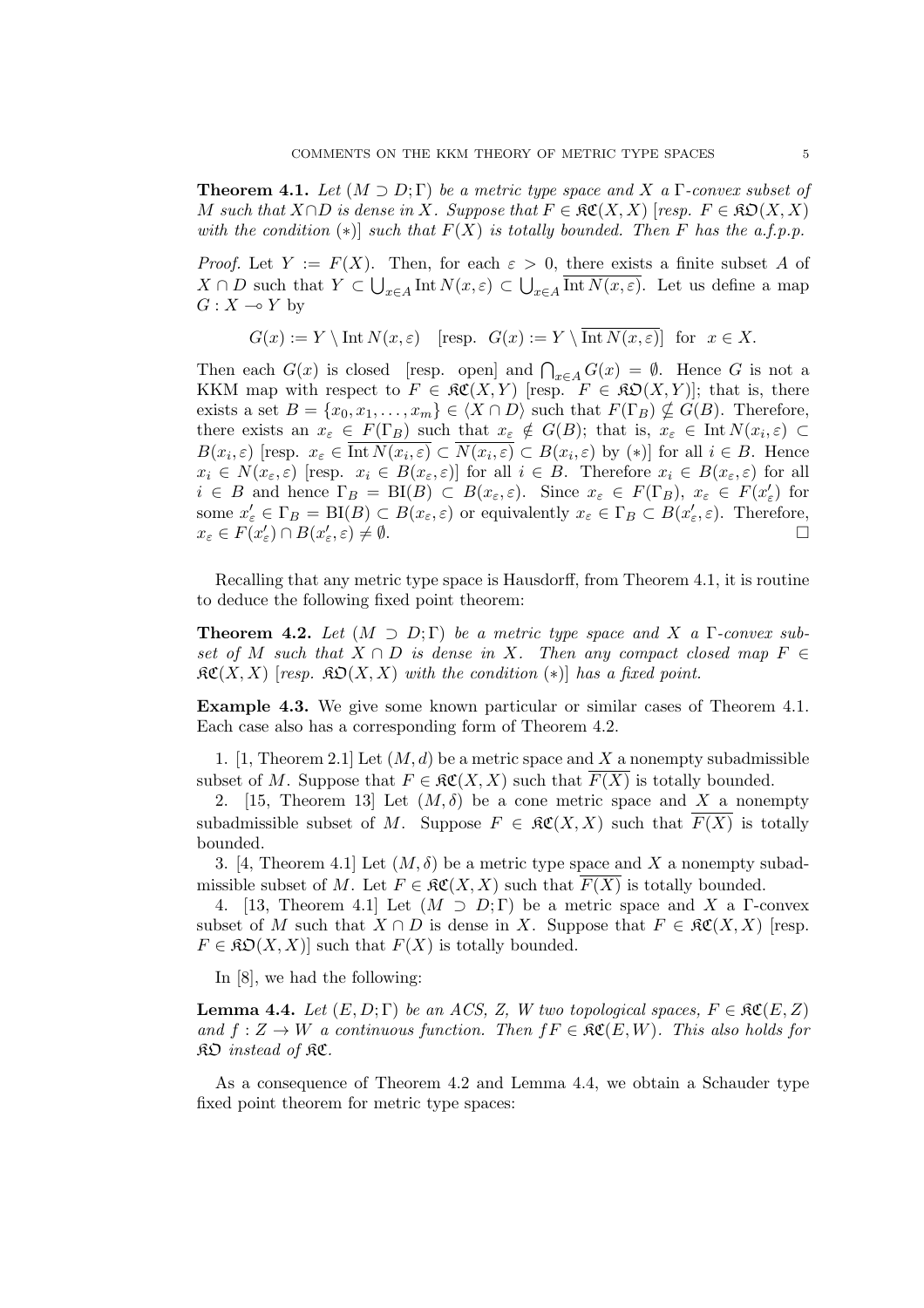#### 6 SEHIE PARK

**Theorem 4.5.** *Let*  $(M \supset D; \Gamma)$  *be a metric type space and*  $X$  *a*  $\Gamma$ *-convex subset*  $of$  *M* such that  $X \cap D$  is dense in X. If the identity map  $1_X \in \mathfrak{RC}(X,X)$  [resp.  $1_X \in \mathfrak{RO}(X,X)$ , then any compact continuous function  $f: X \to X$  has a fixed *point.*

Note that Theorems 4.1, 4.2, and 4.5 properly generalize the corresponding ones in [4]. In fact, their  $\Re \mathfrak{C}$  cases reduce to corresponding ones in [4] whenever  $M = D$ , and our proofs of Theorem 4.1 is shorter than that of [4]. Moreover, the authors of [1] claimed that acyclic maps defined on G-convex spaces have the KKM property; but it was already shown by Park and Kim in 1997.

From Theorem 4.2 and Lemma 4.4, we have the following coincidence theorem:

**Theorem 4.6.** Let  $(M \supset D; \Gamma)$  be a metric type space, X a  $\Gamma$ -convex subset of M *such that*  $X \cap D$  *is dense in*  $X$ *, and*  $Z$  *a compact topological space. Let*  $T : Z \to X$ *be a map having a continuous selection and*  $F \in \mathfrak{RC}(X, Z)$  [*resp.*  $F \in \mathfrak{RD}(X, Z)$ ] *a* closed map. Then there exist  $x_0 \in X$  and  $z_0 \in Z$  such that  $z_0 \in F(x_0)$  and  $x_0 \in T(z_0)$ .

*Proof.* Let *f* be a continuous selection of *T*. Then  $fF \in \mathfrak{RC}(X,X)$  by Lemma 4.4 and it is compact and u.s.c. Hence, by Theorem 4.2, it has a fixed point  $x_0 \in X$ such that  $x_0 \in fF(x_0)$ . Therefore,  $x_0 = f(z_0) \in T(z_0)$  for some  $z_0 \in F(x_0)$ . □

From Theorem 2.6, we deduce the following Ky Fan type matching theorem:

**Theorem 4.7.** Let  $(M \supset D; \Gamma)$  be a metric type space, X a  $\Gamma$ -convex subset of M, *and Z a topological space. Let*  $S : X \cap D \to Z$  *be an open-valued* [*resp. closed-valued*] *map and*  $F \in \mathfrak{RC}(X,Z)$  [*resp.*  $F \in \mathfrak{RD}(X,Z)$ ] *such that*  $F(X) \subset S(N)$  for some  $N \in \langle X \cap D \rangle$ . Then there exists an  $A \in \langle X \cap D \rangle$  such that  $F(\Gamma_A) \cap \bigcap \{T(x) \mid x \in$  $A\} \neq \emptyset$ *.* 

Note that Theorems 4.6 and 4.7 are far-reaching extensions of [1, Theorems 2.5 and 2.7], resp.

From Theorem 2.5 with  $E = Y$  and  $F = 1<sub>F</sub>$ , we have the following Fan-Browder type fixed point theorem:

**Theorem 4.8.** *Let*  $(E, D; \Gamma)$  *be an ACS such that*  $1_E \in \mathfrak{RO}(E, E)$  [*resp.*  $1_E \in \mathfrak{RO}(E, E)$ ]  $\mathfrak{RC}(E, E)$ , and  $S: D \to E$ ,  $T: E \to E$  maps. Suppose that

(1) *S is open-valued* [*resp. closed-valued*]*;*

 $(2)$  *for each*  $y \in E$ ,  $\text{co}_{\Gamma}S^{-}(y) \subset T^{-}(y)$ *; and* 

(3)  $E = S(N)$  *for some*  $N \in \langle D \rangle$ *.* 

*Then there exists an*  $\bar{x} \in E$  *such that*  $\bar{x} \in T(\bar{x})$ *.* 

Theorem 4.8 generalizes [1, Corollary 2.8].

In the last part of [1], the authors introduced *N R*-metric spaces, which are *G*convex spaces and hence *KKM*-spaces. For those spaces, some known results on hyperconvex metric spaces are extended in [14].

**Corrections of our previous works.** In this occasion, we apologize for the following incorrect statements: Theorem 4.2 [7]; Corollary 3.4 [12]; Statements  $(V)$ , (VI), Theorem 4, (XVI), and (XVII) [14]. Those statements in [14] can be easily corrected.